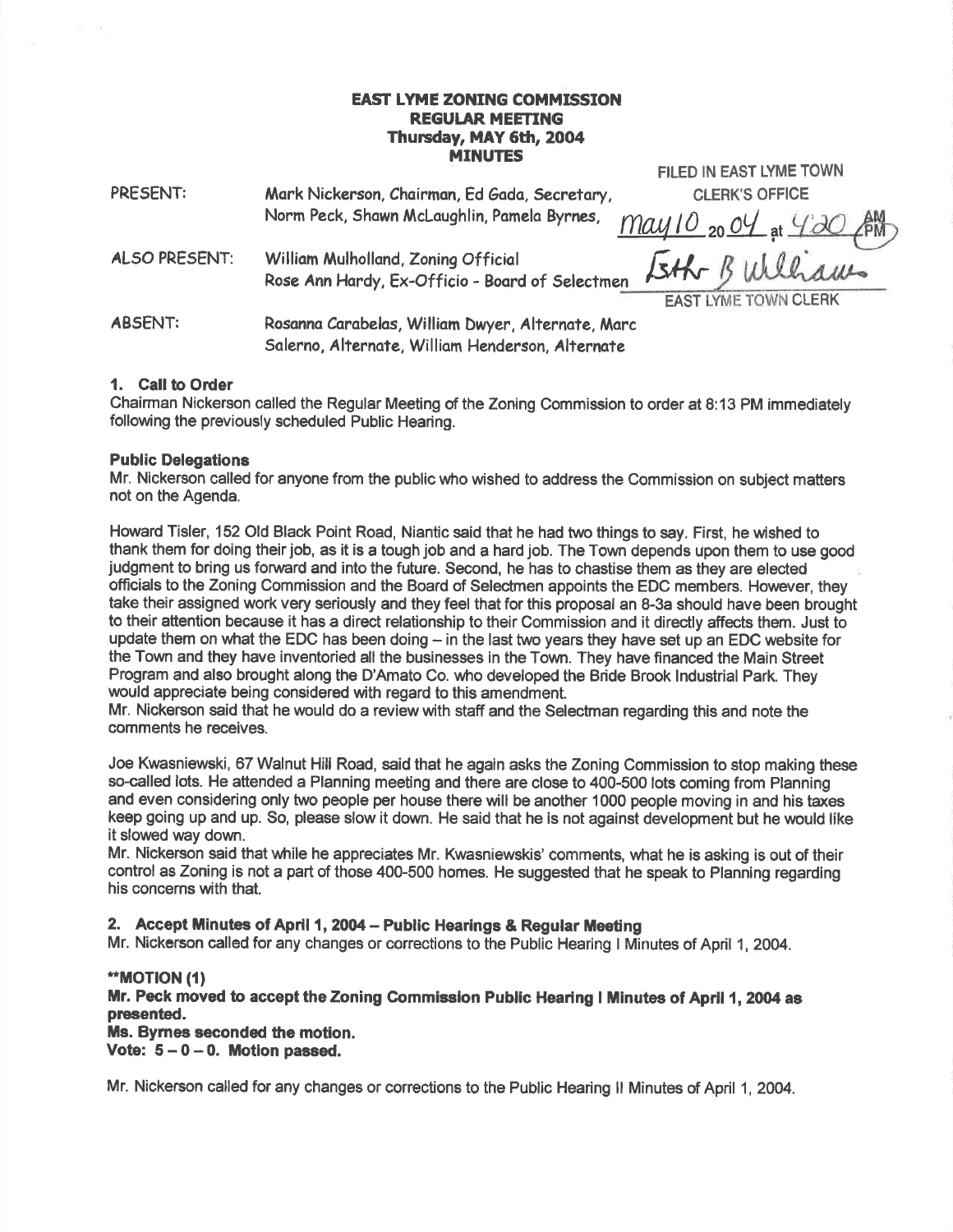#### \*MOT|ON (2) Ms. Byrnes moved to accept the Zoning Commission Public Hearing II Minutes of April 1, 2004 as presented.

# Mr. Gada seconded the motion.

Vote:  $5 - 0 - 0$ . Motion passed.

Mr. Nickerson called for any changes or corrections to the Regular Meeting Minutes of April 1, 2004.

Mr. Peck asked that on Page 3, in the sixth line of Paragraph 3 that reads: 'He sat down with someone recently who said that every piece of land will eventually be paved.' Change be paved to be built upon.

### \*MOTION (3)

Mr. Gada moved to accept the Zoning Commission Regular Meeting Minutes of April 1, 2004 as amended.

## Ms. Bymes seconded the motion.

Vote:  $5-0-0$ . Motion passed.

3. Application of The Herb Chambers Companies, LLC for a Special Permit to construct and operate an Auto Sales agency at 51 Boston Post Road, East Lyme, CT. Property further identified as Lot 61, East Lyme Tax Aseessor Map 36.0.

Mr. Mulholland recalled that they were waiting for the drainage on this site plan. They have received it and the Town Engineer has reviewed it. He said that there were two notations that he would like included in the motion and that he would read them for the record.

- Provide a third party inspection and certification of the installation of the Water Quality Units and Infiltration Beds along with the required as-builts.
- Manufactured sections (Water Quality Units and Infiltration Beds) to be installed by experienced contractons in the lnstallafion of Stormtech Products.

With this, the drainage is done and has been cleared by the Town Engineer and they are satisfied with it.

Mr. Nickerson noted that this site plan is a 1000% improvement of the property and a good use for this property. lt is a destination point. He said that they have other car dealers in Town and they are all located near the highway. He thinks that it is fabulous that they are coming to this Town. He called for other comments on the site plan.

Mr. Peck said that he thinks that the site plan is fine. His only question is regarding the existing large pine trees along l-95 and what is going to happen to them.

Mr. Mulholland replied that they are on State property and that we have no jurisdiction there. They could write a letter to the State if they wished however, they cannot make keeping them a condition of the approval as the property is owned by the State. There are about 10 there and it is up to the State what is to be done with them. He offered to send a letter.

Mr. Nickerson said that the view is strictly from l-95. lt would have been more appropriate to ask them this during the public hearing process as then it would have been on the record.

Mr. Mulholland said that he would see what he could do with this.

## \*\*MOTION (4)

Mr. McLaughlin moved to approve the Application of Herb Chambers Companies, LLC for a Special Permit to construct and operate an Automobile Dealership at 51 Boston Post Road, East Lyme, CT, East Lyme Tax Assessor's Map No 36.0, Lot No. 61, with the following waivers:<br>A. Section 24.6C Sidewalks

- 
- B. Section 24.6 E(2) Front Landscaping along route 1 and I-95
- C. Section 24.6 E(3) Buffer at Property line Waiver requested at southeasterly property line: There is an existing wooded slope averaging approximately 30' in width in this area, which serves the buffer purpose; in addition, the Applicant proposes additional landscaping at the limits of clearing thig area.

Ms. Byrnes seconded the motion.

Vote:  $5 - 0 - 0$ . Motion passed.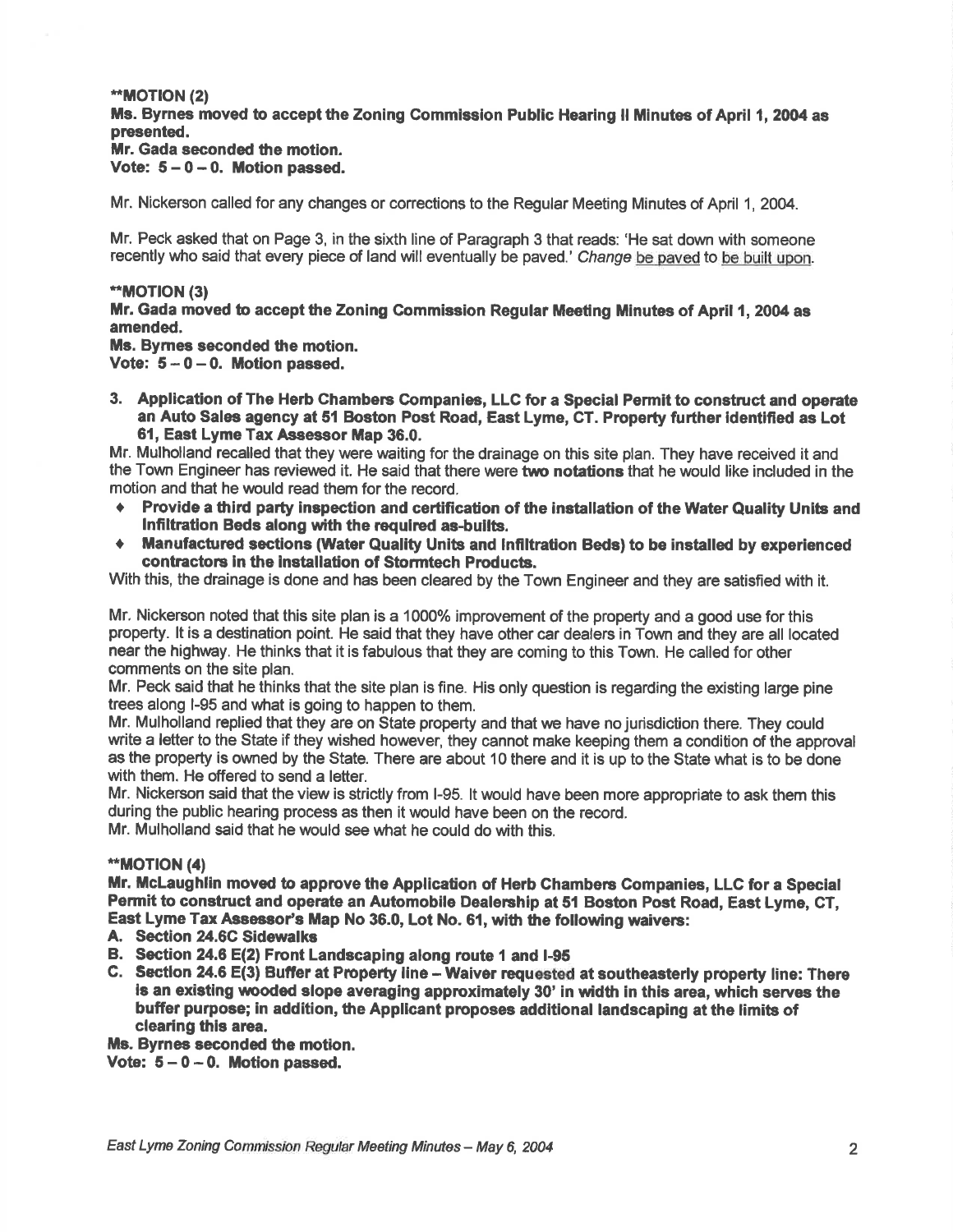Mr. McLaughlin cited that the application conforms to the requirements of Section 25, Special Permits and Section 24, Site Plan Review as the reasons for approval.

4. Application of Herb Chambers Companies, LLC for a Coastal Area Management site plan review<br>to construct an automobile dealership at 51 Boston Post Road, East Lyme, CT. Property further<br>identified as Lot 61, East Lyme Ta

Mr. Nickerson said that this seems to be pretty clear cut. They have good ideas on drainage and conform to the technical aspects of the Coastal site plan requisitions.

### .\*MOT|ON (5)

Mr. McLaughlin moved to approve the Application of The Herb Chamber Companies, LLC for a Coastal Area Management site plan review to construct an automobile dealership at 51 Boston Post Road, East Lyme, CT. Property further identified as Lot 61, East Lyme Tax Assessor Map 36.0. In Peck seconded the motion. Vote:  $5-0-0$ . Motion passed.

Mr. McLaughlin cited that the application is consistent with all of the applicable goals and policies of the CAM<br>Act and it incorporates all reasonable measures, which would mitigate any adverse impacts of the proposed activity on Coastal Resources, as the reason for approval.

5. Application of The Herb Chambers Companies, LLC for a Special Permit to erect a second<br>freestanding sign, in accordance with Section 18.1.8.5 of the Zoning Regulations at 51 Boston<br>Post Road, East Lyme, CT. Property fur

36.0<br>Mr. Nickerson said that he thinks that the applicant bought the property based on the sign. The use of this sign for some off-site advertising is permitted and he really sees no problem with it. He also thinks that they<br>should have the second sign as Saturn mandates it for their dealerships. He said that he has traveled the<br>high

Mr. Gada asked if the first sign would have only Saturn advertised on it and if they are approving a second free standing sign.

Mr. Mulholland said that the regulations were changed on 12/14/01 regarding that billboard sign and that they can rent space for off-site advertising if they chose to do this. He said that he does not think that this sign is up for grabs. Further, the applicant is here for the second sign.

Mr. Nickerson said that he stands with his view on the second sign and that it is needed to identify the dealership.

Mr. Mulholland read into the record the regulation change of 12/14/01: 'Section 18.1.5.2 Notwithstanding any provision in Section 18 to the contrary, because of their unique characteristics, any legal pre-existing<br>nonconforming free standing sign which is in excess of 50 feet in height and within 50 feet on Connecticut Interstate 95 may be used as a billboard sign as defined in these regulations provided the sign conforms to all other applicable requlations of Section 18.'

#### \*\*MOT|ON (6)

Mr. Peck moved to approve the Application of The Herb Chambers Companies, LLC for a Special Permit to erect a second free standing sign, in accordance with Section 18.1.8.5 of the Zoning<br>Regulations.

## Ms. Byrnes seconded the motion.

Vote:  $5-0-0$ . Motion passed.

Mr. Peck cited that the dealership would not be able to locate here without this sign. The reason is due to <sup>a</sup> hardship. Other reasons cited were that the applicant has demonstrated that this site presents a hardship topographically.

6. East Lyme Zoning Commission proposal to amend Section 11 of the Zoning Regulations by deleting Section 11.2.2 - Regional Shopping Centers.

Mr. Nickerson asked if there were any further comments.